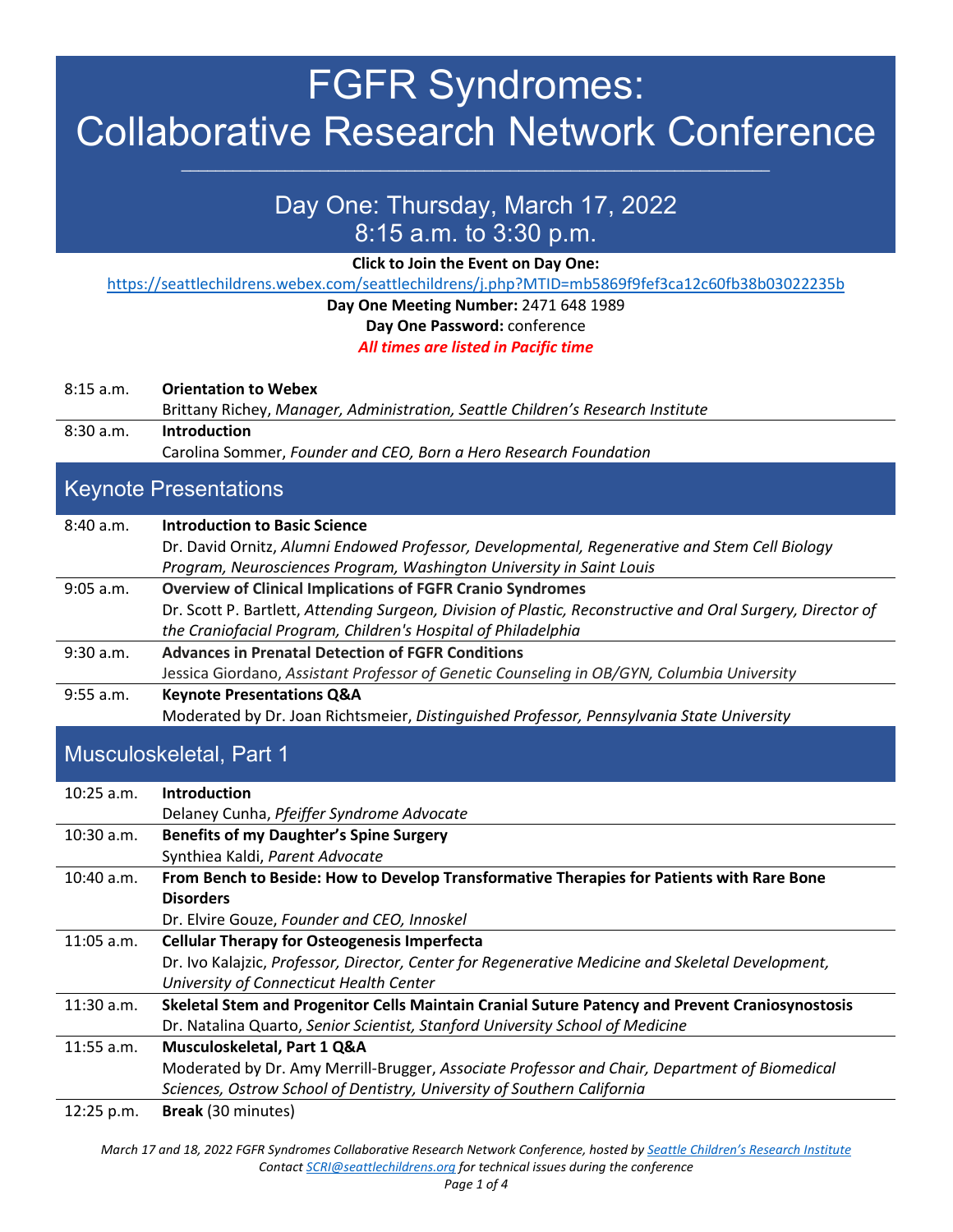### Musculoskeletal, Part 2

| 12:55 p.m.  | Introduction                                                                                              |
|-------------|-----------------------------------------------------------------------------------------------------------|
|             | Ellie Hollingshead, Pfeiffer Syndrome Advocate                                                            |
| 1:00 p.m.   | TBD,                                                                                                      |
|             | Jannett Barton, Parent Advocate                                                                           |
| 1:10 p.m.   | Surgeon-Orthodontist Partnership in Management of FGFR Syndromes                                          |
|             | Dr. Srinivas Susarla, Associate Professor, Plastic Surgery, University of Washington School of Medicine;  |
|             | Associate Professor, Oral and Maxillofacial Surgery, University of Washington School of Dentistry         |
|             | Dr. Hitesh Kapadia, Chief of Craniofacial Orthodontics, Seattle Children's; Director, Fellowship Training |
|             | Program in Craniofacial Orthodontics, Assistant Professor, Orthodontics, University of Washington         |
|             | School of Dentistry and Plastic Surgery and University of Washington School of Medicine                   |
| 1:35 p.m.   | FGFR-driven Skeletal Dysplasias and Approaches to Treatment                                               |
|             | Dr. Carl Dambkowski, Chief Medical Officer, QED Therapeutics; VP, Clinical Strategy, BridgeBio Pharma     |
| 2:00 p.m.   | Spine and Extremities in FGFR2-related Conditions: When and Why to Worry                                  |
|             | Dr. Klane K. White, Director, Skeletal Health and Dysplasia Program, Medical Director, Orthopedic         |
|             | Research, Seattle Children's; Professor, Orthopedic Surgery and Sports Medicine, University of            |
|             | Washington                                                                                                |
| $2:25$ p.m. | Musculoskeletal, Part 2 Q&A                                                                               |
|             | Moderated by Amy Merrill-Brugger, Associate Professor and Chair, Department of Biomedical Sciences,       |
|             | Ostrow School of Dentistry, University of Southern California                                             |
| 2:50 p.m.   | <b>Advocating for the Rare Disease Community</b>                                                          |
|             | Claire Ellis, Newborn Screening and Diagnostics Policy Fellow, EveryLife Foundation for Rare Diseases     |
| 3:15 p.m.   | <b>Closing Remarks</b>                                                                                    |
|             |                                                                                                           |

3:30 p.m. **Day One Adjourn**

## Thank you to our event sponsors!









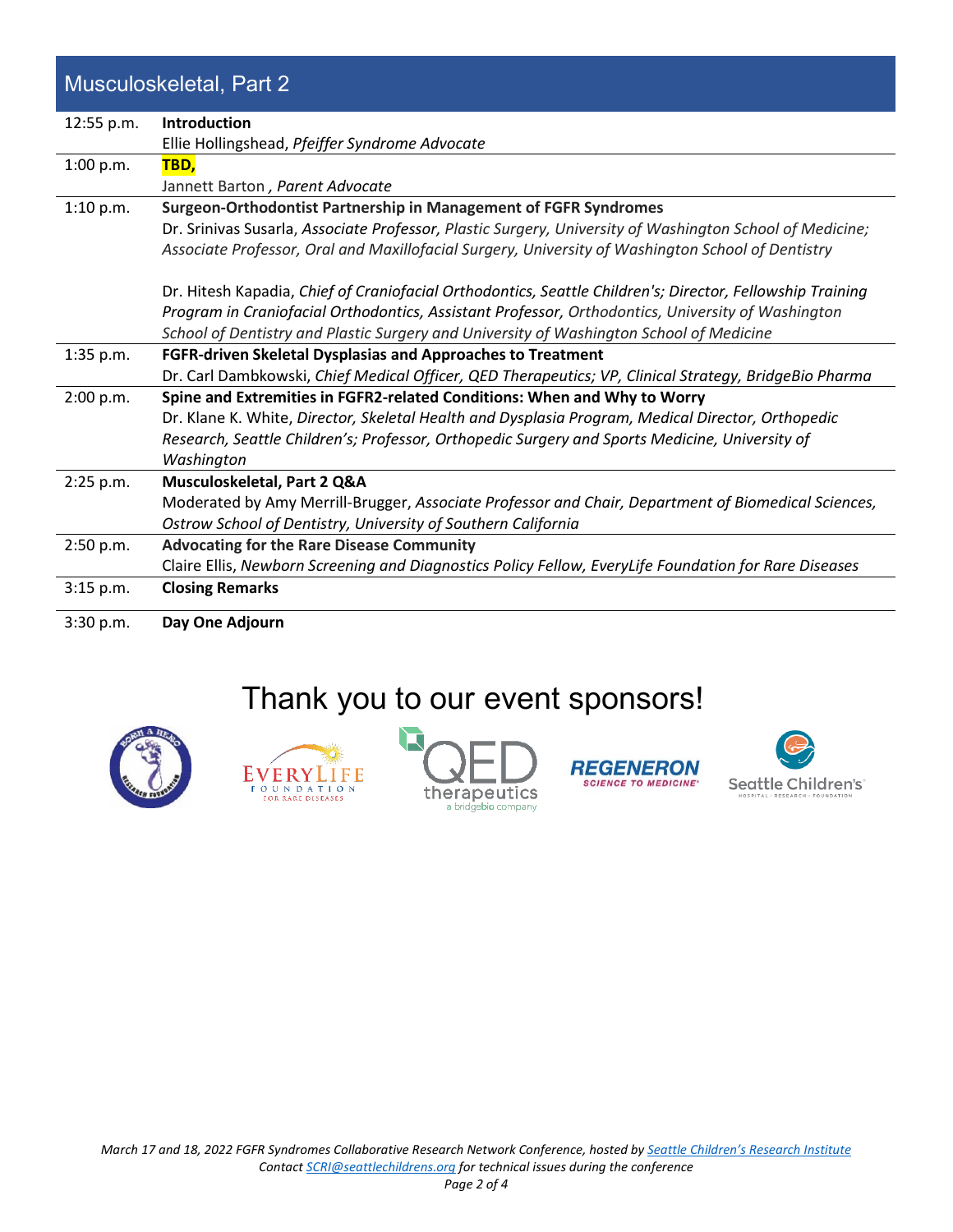# FGFR Syndromes: Collaborative Research Network Conference

## Day Two: Friday, March 18, 2022 8:15 a.m. to 2:30 p.m.

**Click to Join the Event on Day Two**:

<https://seattlechildrens.webex.com/seattlechildrens/j.php?MTID=m285ac441fa5bc49af36f0b63d3a35a93>

#### **Day Two Meeting Number:** 2470 390 4849 **Day Two Password:** conference *All times are listed in Pacific time*

| $8:15$ a.m. | <b>Orientation to Webex</b>                                                                           |
|-------------|-------------------------------------------------------------------------------------------------------|
|             | Brittany Richey, Manager, Administration, Seattle Children's Research Institute                       |
| 8:30a.m.    | Welcome                                                                                               |
|             | Carolina Sommer, Founder and CEO, Born a Hero Research Foundation                                     |
| 8:40 a.m.   | <b>Multidisciplinary Team at Seattle Children's Hospital</b>                                          |
|             | Dr. Anne Hing, Professor of Pediatrics, Department of Pediatrics, University of Washington; Associate |
|             | Director, Education and Academic Programs, Craniofacial Center at Seattle Children's                  |

#### Neurological System

| $9:05$ a.m.  | <b>Introduction</b>                                                                                     |
|--------------|---------------------------------------------------------------------------------------------------------|
|              | Avery Cooper, Pfeiffer Syndrome Advocate                                                                |
| 9:10 a.m.    | <b>Dealing With Surgical Anxiety</b>                                                                    |
|              | Whitni Hollingshead, Parent Advocate                                                                    |
| 9:20 a.m.    | How Pfeiffer Syndrome Affects the Nervous System                                                        |
|              | Dr. Ioannis Mavridis, Assistant Professor of Neurosurgery, Head, Department of Neurosurgery, Medical    |
|              | School, Democritus University of Thrace, University General Hospital of Alexandroupolis, Greece         |
| 9:45 a.m.    | Understanding Cognitive, Psychosocial, and Educational Outcomes in Children with Craniosynostosis       |
|              | Dr. Hoa Schneider, Pediatric Neuropsychologist, BCH Cleft and Craniofacial Center Instructor, Harvard   |
|              | Medical School/Boston Children's Hospital                                                               |
| 10:10 a.m.   | Social Work Psychosocial Care of the Child: Supporting Best Outcomes by Supporting Families             |
|              | Cassandra Aspinall, Social Worker, Seattle Children's                                                   |
| $10:35$ a.m. | Best Practices for Helping an Anxious Child Through Surgery and Other Medical Procedures                |
|              | Dr. Cindy Ola, Acting Assistant Professor, Psychiatry and Behavioral Sciences, University of Washington |
|              | <b>School of Medicine</b>                                                                               |
| $11:00$ a.m. | <b>Neurological System Q&amp;A</b>                                                                      |
|              | Moderated by Ellen Morgan, Founder and President, PROS Foundation                                       |
| $11:30$ a.m. | Break (30 minutes)                                                                                      |
|              |                                                                                                         |

#### Respiratory System

| 12:00 p.m.   | Introduction                                                    |
|--------------|-----------------------------------------------------------------|
|              | Elisa Landmann, Pfeiffer Syndrome Advocate                      |
| $12:05$ p.m. | The Complexities of Life with a Trach: Home Health to Insurance |
|              | Falesha Johnson, Parent Advocate                                |

*March 17 and 18, 2022 FGFR Syndromes Collaborative Research Network Conference, hosted b[y Seattle Children's Research Institute](https://www.seattlechildrens.org/research/) Contact [SCRI@seattlechildrens.org](mailto:SCRI@seattlechildrens.org) for technical issues during the conference*